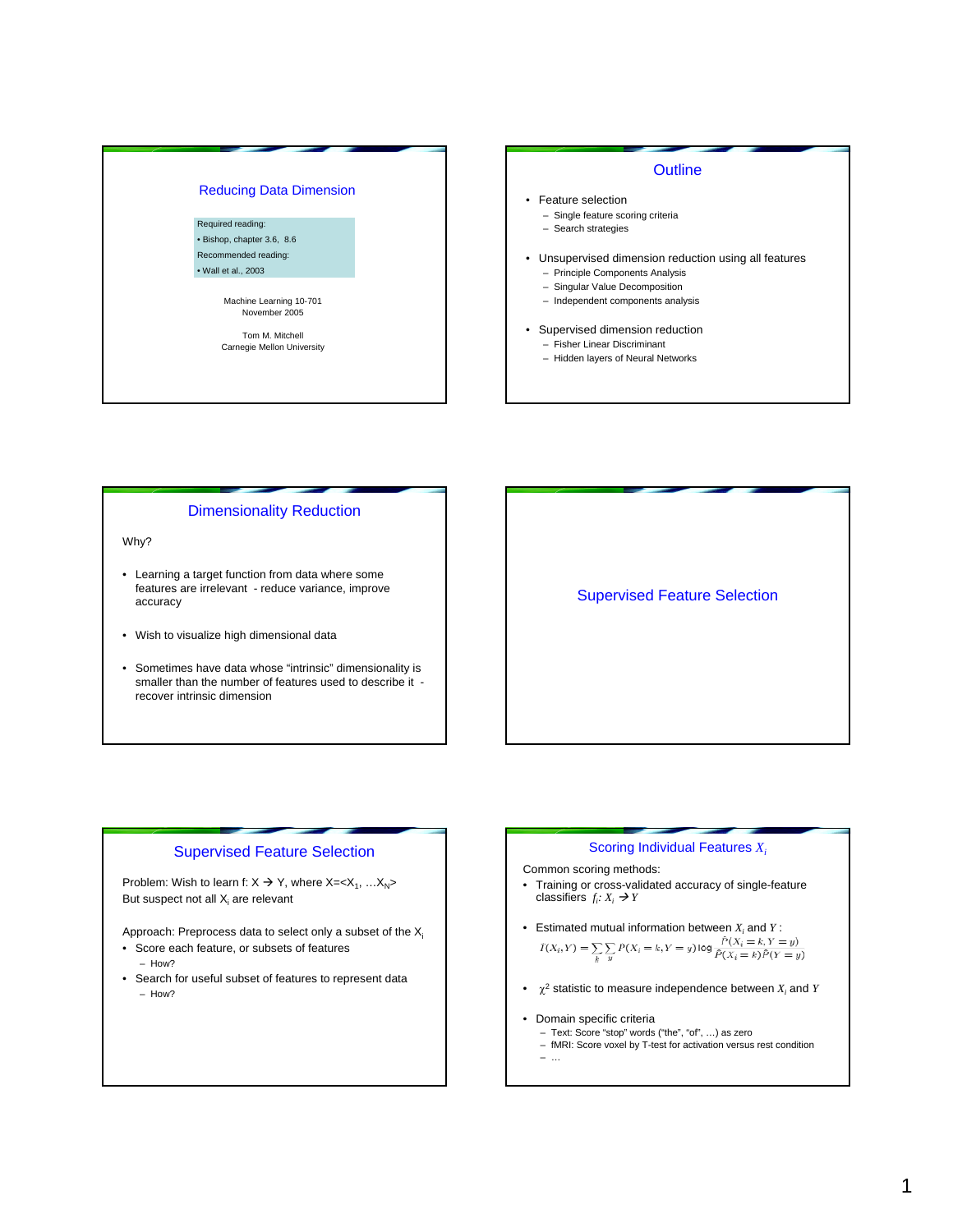## Choosing Set of Features to learn F:  $X \rightarrow Y$

### Common methods:

Forward1: Choose the n features with the highest scores

#### Forward2:

- Choose single highest scoring feature  $X_k$
- Rescore all features, conditioned on the set of already-selected features
	- E.g., Score $(X_i | X_k) = I(X_i, Y | X_k)$
	- E.g, Score $(X_i | X_k)$  = Accuracy(predicting Y from  $X_i$  and  $X_k$ )
- Repeat, calculating new scores on each iteration, conditioning on set of selected features

## Choosing Set of Features

Common methods:

Backward1: Start with all features, delete the n with lowest scores

Backward2: Start with all features, score each feature conditioned on assumption that all others are included. Then:

- Remove feature with the lowest (conditioned) score
- Rescore all features, conditioned on the new, reduced feature set
- Repeat



| Accuracy classifying<br>category of word read<br>by subject |       |                  |       |       |       |       |       | [Pereira et al., 2005] |       |
|-------------------------------------------------------------|-------|------------------|-------|-------|-------|-------|-------|------------------------|-------|
|                                                             |       |                  |       |       |       |       |       |                        |       |
| #voxels                                                     | mean  | subjects<br>233B | 329B  | 332B  | 424B  | 474B  | 496B  | 77B                    | 86B   |
| 50                                                          | 0.735 | 0.783            | 0.817 | 0.55  | 0.783 | 0.75  | 0.8   | 0.65                   | 0.75  |
| 100                                                         | 0.742 | 0.767            | 0.8   | 0.533 | 0.817 | 0.85  | 0.783 | 0.6                    | 0.783 |
| 200                                                         | 0.737 | 0.783            | 0.783 | 0.517 | 0.817 | 0.883 | 0.75  | 0.583                  | 0.783 |
| 300                                                         | 0.75  | 0.8              | 0.817 | 0.567 | 0.833 | 0.883 | 0.75  | 0.583                  | 0.767 |
| 400                                                         | 0.742 | 0.8              | 0.783 | 0.583 | 0.85  | 0.833 | 0.75  | 0.583                  | 0.75  |
| 800                                                         | 0.735 | 0.833            | 0.817 | 0.567 | 0.833 | 0.833 | 0.7   | 0.55                   | 0.75  |
| 1600                                                        | 0.698 | 0.8              | 0.817 | 0.45  | 0.783 | 0.833 | 0.633 | 0.5                    | 0.75  |
| all $(\sim 2500)$                                           | 0.638 | 0.767            | 0.767 | 0.25  | 0.75  | 0.833 | 0.567 | 0.433                  | 0.733 |

# Summary: Supervised Feature Selection

Approach: Preprocess data to select only a subset of the  $X_i$ Score each feature

- Mutual information, prediction accuracy, …
- Find useful subset of features based on their scores
	- Greedy addition of features to pool
	- Greedy deletion of features from pool
	- Considered independently, or in context of other selected features

Always do feature selection using training set only (not test set!)

- Often use nested cross-validation loop:
	- Outer loop to get unbiased estimate of final classifier accuracy
	- Inner loop to test the impact of selecting features

Unsupervised Dimensionality Reduction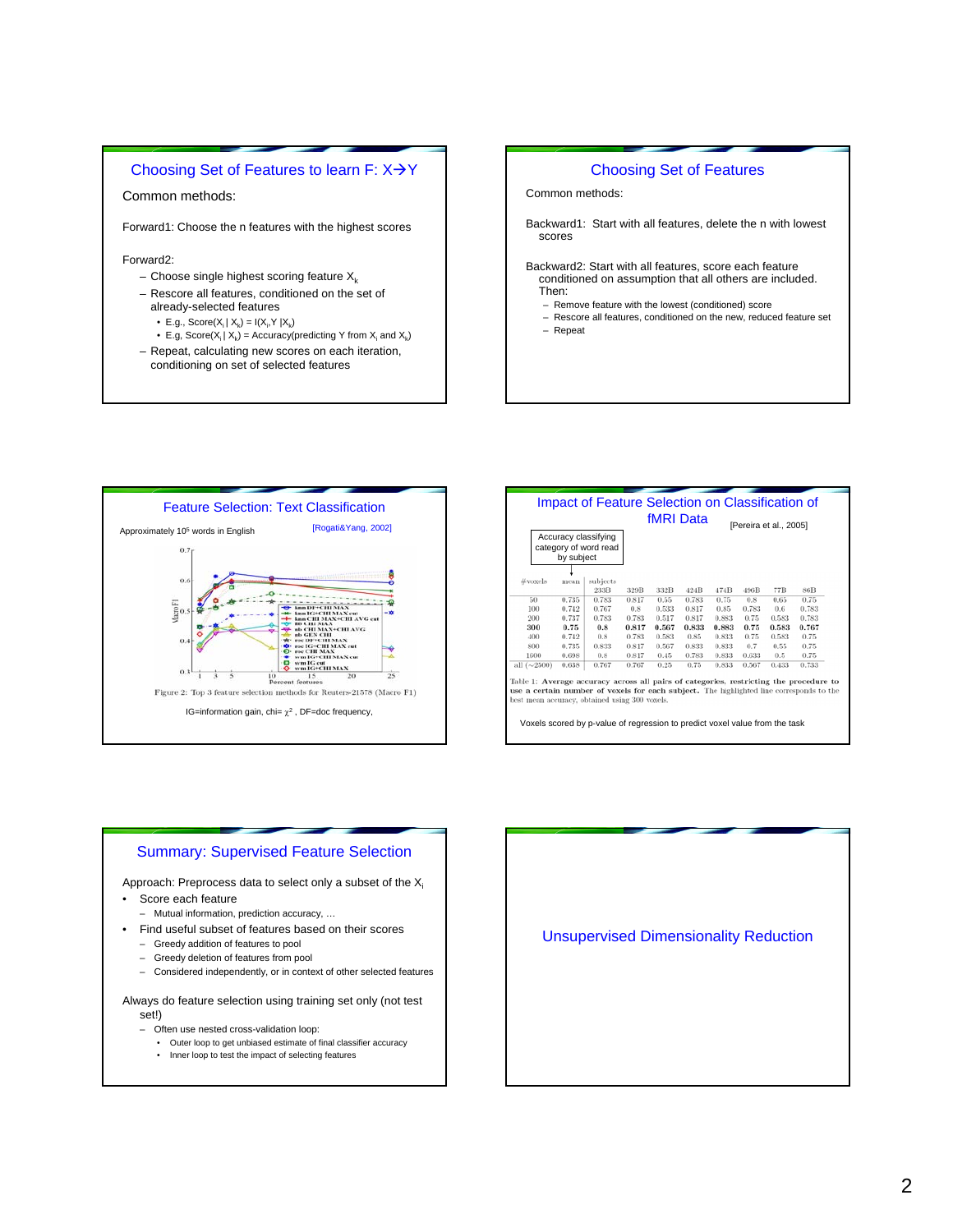## Unsupervised mapping to lower dimension

Differs from feature selection in two ways:

- Instead of choosing subset of features, create new features (dimensions) defined as functions over all features
- Don't consider class labels, just the data points

## Principle Components Analysis

- Idea:
	- Given data points in d-dimensional space, project into lower dimensional space while preserving as much information as possible
		- E.g., find best planar approximation to 3D data
		- E.g., find best planar approximation to 104 D data
	- In particular, choose projection that minimizes the squared error in reconstructing original data







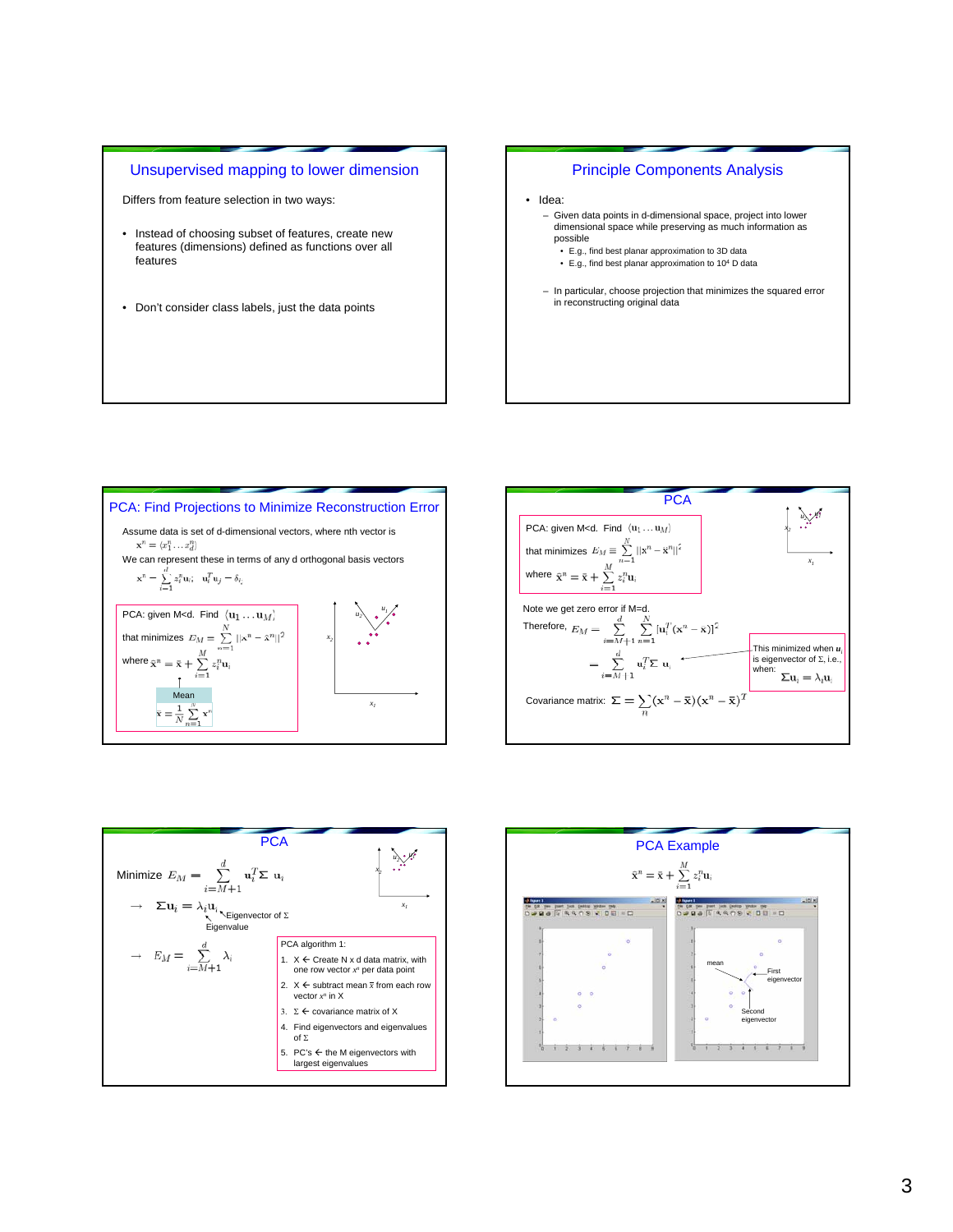





# Singular Value Decomposition

To generate principle components:

- Subtract mean  $\bar{x} = \frac{1}{N} \sum_{n=1}^{N} x^n$  from each data point, to create zero-centered data
- Create matrix *X* with one row vector per (zero centered) data point
- Solve SVD: *X = USVT*
- Output Principle components: columns of *V* (= rows of *VT*)
	- Eigenvectors in *V* are sorted from largest to smallest eigenvalues
	- $-$  S is diagonal, with  $s_k^2$  giving eigenvalue for kth eigenvector

### Singular Value Decomposition

To project a point (column vector *x*) into PC coordinates: *VT x*

- If  $x_i$  is i<sup>th</sup> row of data matrix  $X$ , then
- (i<sup>th</sup> row of  $US$ ) =  $V^T x_i^T$
- $(US)^{T} = V^{T} X^{T}$

To project a column vector *x* to M dim Principle Components subspace, take just the first M coordinates of *VT x*

#### Independent Components Analysis

- PCA seeks directions  $\langle Y_1 \dots Y_M \rangle$  in feature space *X* that minimize reconstruction error
- ICA seeks directions  $\langle Y_1 \dots Y_M \rangle$  that are most *statistically independent*. I.e., that minimize *I(Y),* the mutual information between the  $Y_i$ :

$$
I(Y) = \left[\sum_{j=1}^{J} H(Y_j)\right] - H(Y)
$$

Which maximizes their departure from Gaussianity!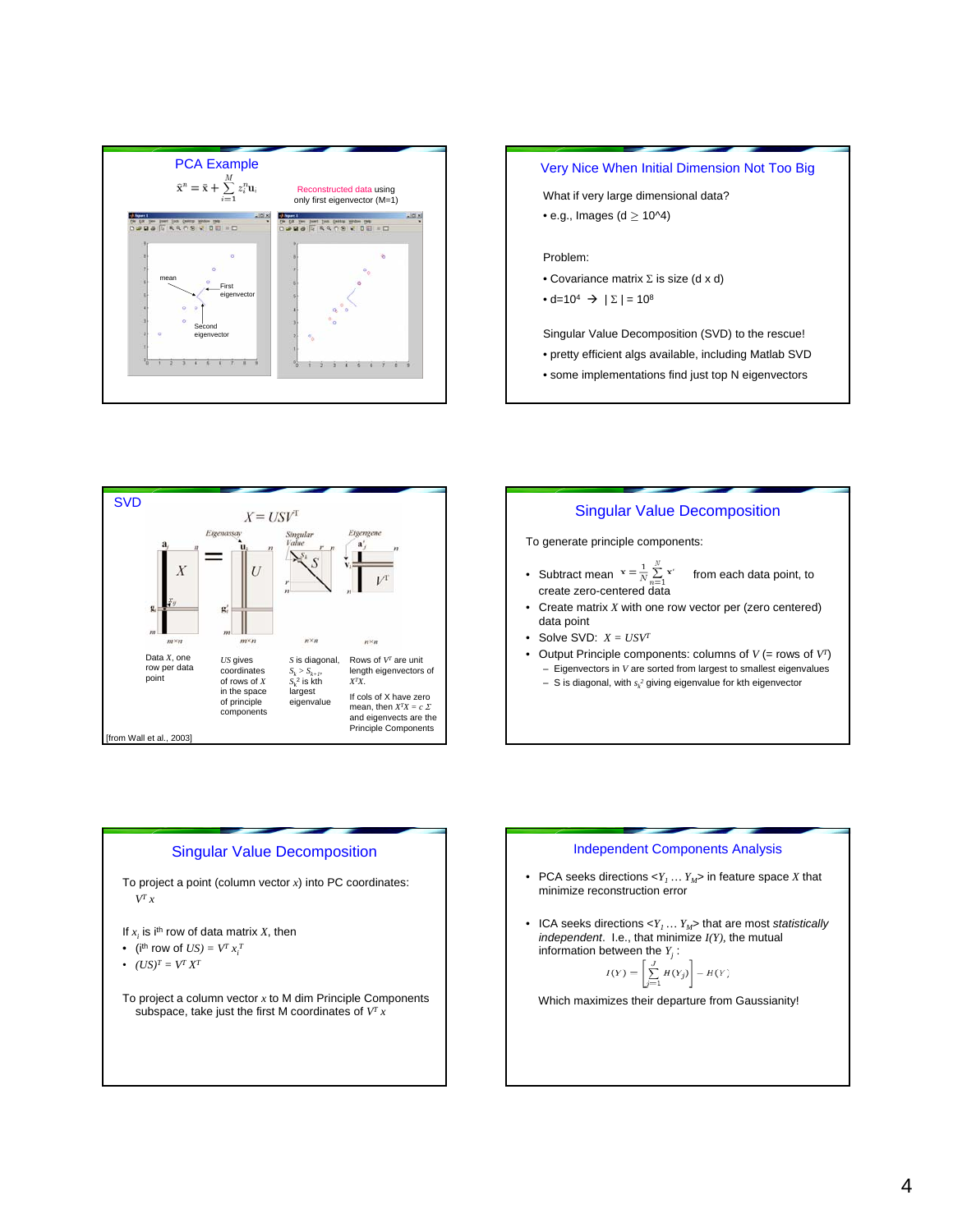

## ICA with independent spatial components





### 1. Fisher Linear Discriminant

- A method for projecting data into lower dimension to hopefully improve classification
- We'll consider 2-class case



| Fisher Linear Discriminant<br>Project data onto one dimension, to help classification<br>$y = w^T x$ |                                               |
|------------------------------------------------------------------------------------------------------|-----------------------------------------------|
| Define class means: $m_i = \frac{1}{N_i} \sum_{n \in C_i} x^n$                                       |                                               |
| Could choose w according to: $\arg \max_{w} w^T (m_2 - m_1)$                                         |                                               |
| Instead, Fisher Linear Discriminant chooses: $\arg \max_{s_1^2} \frac{(m_2 - m_1)^2}{s_1^2 + s_2^2}$ |                                               |
| $m_i \equiv w^T m_i$                                                                                 | $s_i^2 \equiv \sum_{n \in C_i} (y^n - m_i)^2$ |

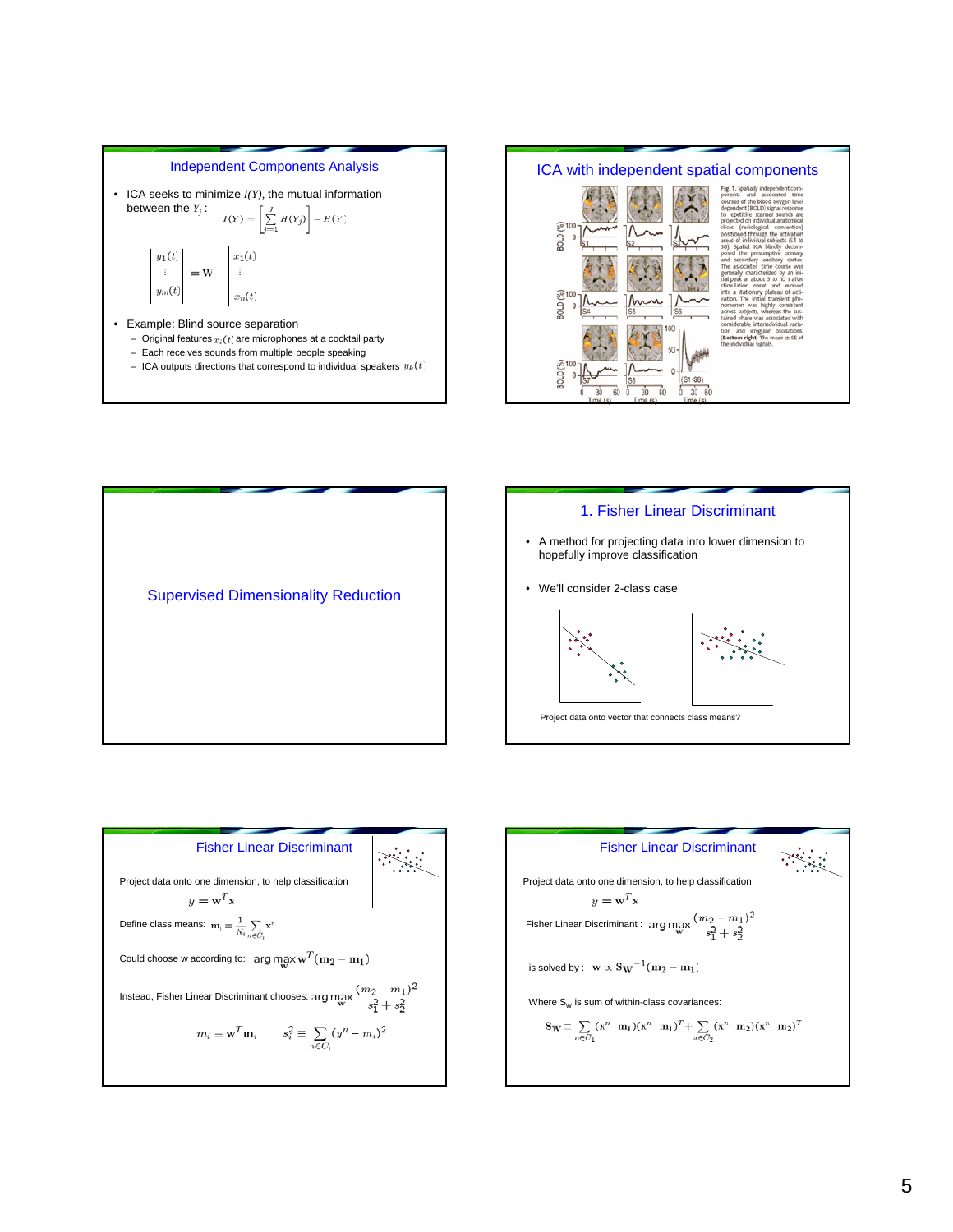





|                    |                                                                    | Sutput |                                                             |
|--------------------|--------------------------------------------------------------------|--------|-------------------------------------------------------------|
|                    |                                                                    |        | Training neural network to<br>minimize reconstruction error |
| A target function: |                                                                    |        |                                                             |
|                    |                                                                    |        |                                                             |
|                    | Input                                                              | Output |                                                             |
|                    | $10000000 \rightarrow 10000000$                                    |        |                                                             |
|                    | $01000000 \rightarrow 01000000$                                    |        |                                                             |
|                    | $00100000 \rightarrow 00100000$<br>$00010000 \rightarrow 00010000$ |        |                                                             |
|                    | $00001000 \rightarrow 00001000$                                    |        |                                                             |
|                    | $00000100 \rightarrow 00000100$                                    |        |                                                             |
|                    | $00000010 \rightarrow 00000010$                                    |        |                                                             |

|                                               | <b><i><u>Inputs</u></i></b> | Ostputs |                                                           |
|-----------------------------------------------|-----------------------------|---------|-----------------------------------------------------------|
| Learned hidden layer representation:<br>Input | Hidden                      |         | Output                                                    |
|                                               |                             |         |                                                           |
|                                               | Values                      |         | $10000000 \rightarrow .89$ .04 .08 $\rightarrow$ 10000000 |
|                                               |                             |         | $01000000 \rightarrow .01$ .11 .88 $\rightarrow 01000000$ |
|                                               |                             |         | $00100000 \rightarrow .01$ .97 .27 $\rightarrow 00100000$ |
|                                               |                             |         | $00010000 \rightarrow .99$ .97 .71 $\rightarrow 00010000$ |
|                                               |                             |         | $00001000 \rightarrow .03$ .05 .02 $\rightarrow 00001000$ |
|                                               |                             |         | $00000100 \rightarrow .22$ .99 .99 $\rightarrow 00000100$ |
|                                               |                             |         | $00000010 \rightarrow .80$ .01 .98 $\rightarrow 00000010$ |